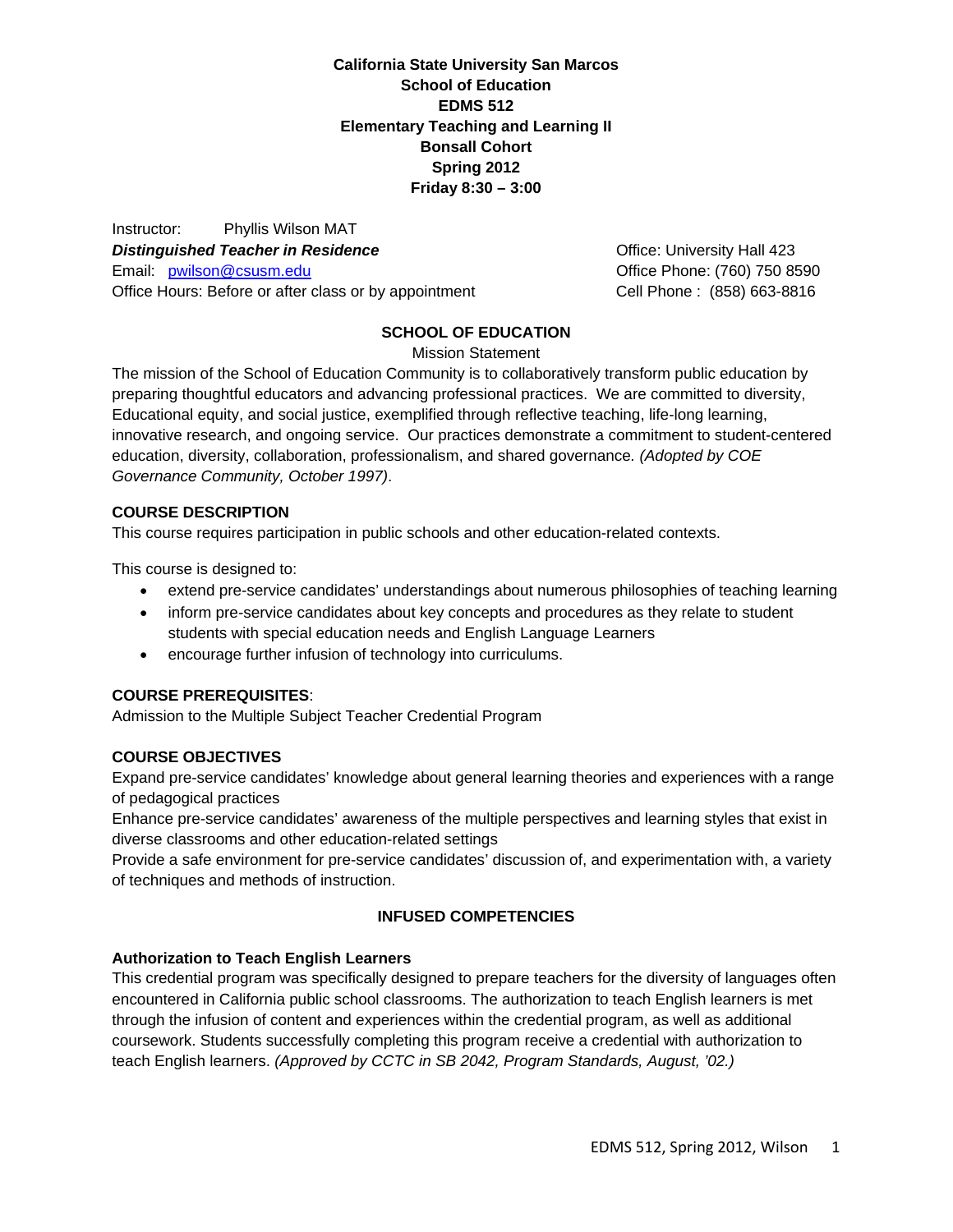## **Special Education**

Consistent with the intent to offer a seamless teaching credential in the School of Education, this course demonstrates the collaborative infusion of special education competencies reflecting inclusive educational practices.

## **Technology**

This course infuses technology competencies to prepare candidates to use technology, emphasizing use in both teaching practice and student learning.

## **All University Writing Requirement**

Writing requirements for this class will be met as described in the assignments. Every course at the university, including this one, must have a writing requirement of at least 2500 words.

## **STUDENT LEARNING OUTCOMES**

## **Teacher Performance Expectation (TPE) Competencies**

Teacher Performance Expectations are standards for student teachers. This course is designed to help teachers seeking the Multiple Subjects Credential develop the skills, knowledge, and attitudes necessary to assist schools and districts implement effective programs for all students. The successful candidate will be able to merge theory and practice in order to realize a comprehensive and extensive educational program for all students.

## **California Teacher Performance Assessment (CalTPA)**

Beginning July 1, 2008, all California credential candidates must successfully complete a state-approved system of teacher performance assessment (TPA), to be embedded in the credential program of preparation. At CSUSM, this assessment system is called the "CalTPA" or TPA.

To assist your successful completion of the TPA, a series of informational seminars are offered over the course of the program. TPA related questions and logistical concerns are to be addressed during seminars. Your attendance to TPA seminars will greatly contribute to your success on the assessment.

Additionally, SOE classes use common pedagogical language, lesson plans (lesson designs), and unit plans (unit designs) in order to support and ensure your success on the TPA, and, more importantly, in your credential program.

The CalTPA Candidate Handbook, TPA seminar schedule, and other TPA support materials can be found on the SOE website provided at the website provided: http://www.csusm.edu/education/CalTPA/ProgramMaterialsTPA.html

## **Students with Disabilities Requiring Reasonable Accommodations**

Students with disabilities requiring reasonable accommodations must be approved for services by providing appropriate and recent documentation to the Office of Disabled Student Services (DSS). The office is located in Craven Hall 4300, and can be contacted by phone at 760.750.4905 or TTY 760.750.4909. Students authorized by DSS to receive reasonable accommodations should meet with their instructor during office hours or, to ensure confidentiality, in a more private setting.

## **CSUSM Academic Honesty Policy**

"Students will be expected to adhere to standards of academic honesty and integrity, as outlined in the Student Academic Honesty Policy. All written work and oral presentation assignments must be original work. All ideas or materials borrowed from other sources must have appropriate references to the original sources. Any quoted material should give credit to the source and be punctuated with quotation marks.

Students are responsible for honest completion of their work including examinations. There will be no tolerance for infractions. If you believe there has been an infraction by someone in the class, please bring it to the instructor's attention. The instructor reserves the right to discipline any student for academic dishonesty in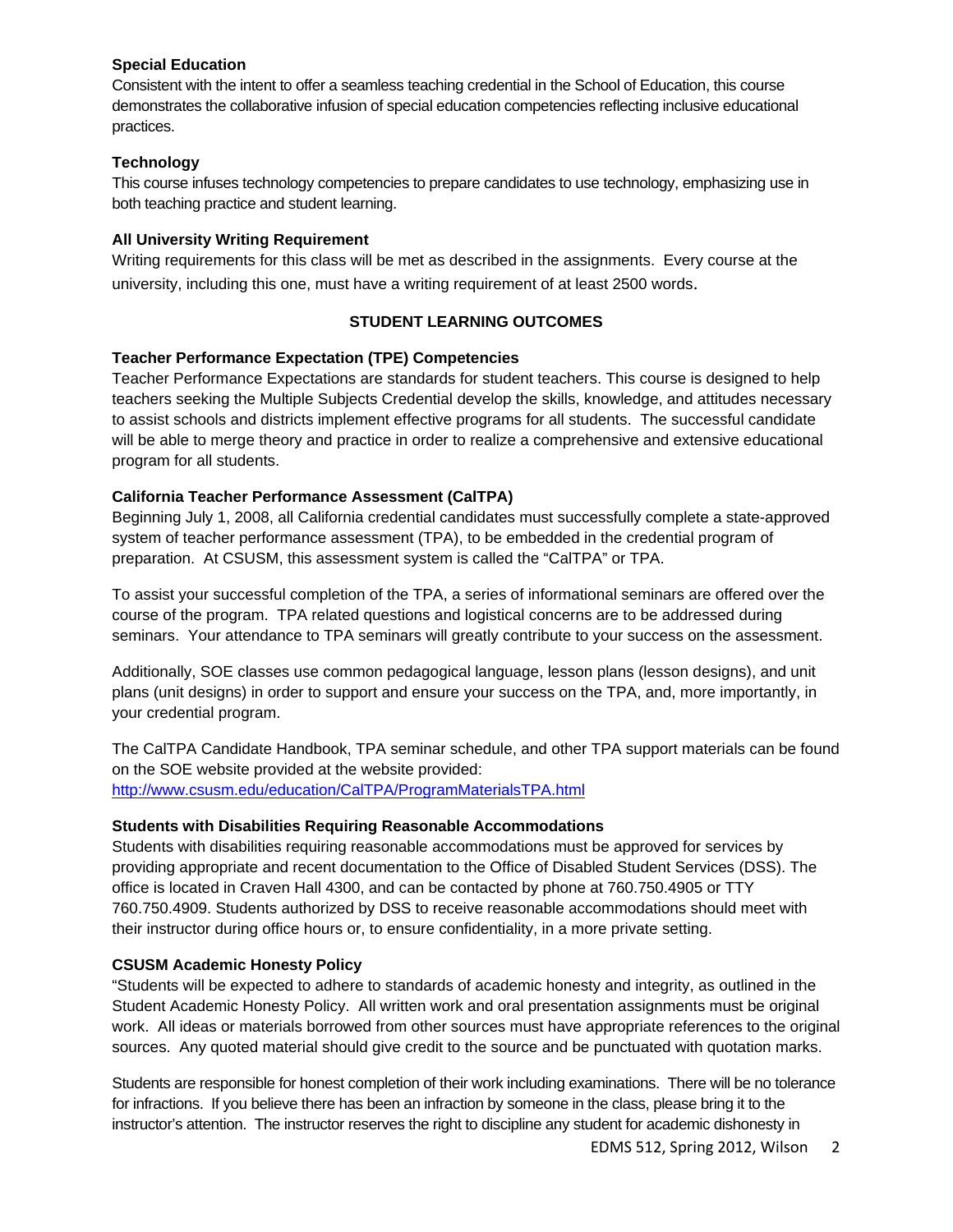accordance with the general rules and regulations of the university. Disciplinary action may include the lowering of grades and/or the assignment of a failing grade for an exam, assignment, or the class as a whole."

Incidents of Academic Dishonesty will be reported to the Dean of Students. Sanctions at the University level may include suspension or expulsion from the University.

## **Plagiarism**

As an educator, it is expected that each student will do his/her own work, and contribute equally to group projects and processes. Plagiarism or cheating is unacceptable under any circumstances. If you are in doubt about whether your work is paraphrased or plagiarized see the Plagiarism Prevention for Students website http://library.csusm.edu/plagiarism/index.html. If there are questions about academic honesty, please consult the University catalog.

## **Electronic Communication Protocol**

Electronic correspondence is a part of professional interactions. If you need to contact me, e-mail is often the easiest way to do so at pwilson@csusm.edu. Please be reminded that e-mail and on-line discussions are a very specific form of communication, with their own nuances and etiquette. For instance, electronic messages sent in all upper case (or lower case) letters, major typos, or slang, often communicate more than the sender originally intended. With that said, please be mindful of all e-mail and on-line discussion messages you send to your colleagues, to faculty members in the School of Education, or to persons within the greater educational community. All electronic messages should be crafted with professionalism and care.

#### **Things to consider:**

- Would I say in person what this electronic message specifically says?
- How could this message be misconstrued?
- Does this message represent my highest self?
- Am I sending this electronic message to avoid a face-to-face conversation?
- $\bullet$

In addition, if there is ever a concern with an electronic message sent to you, please talk with the author in person in order to correct any confusion.

## **School of Education Attendance Policy**

Due to the dynamic and interactive nature of courses in the School of Education, all students are expected to attend all classes and participate actively. At a minimum, students must attend more than 80% of class time, or s/he may not receive a passing grade for the course at the discretion of the instructor. Individual instructors may adopt more stringent attendance requirements. *(Adopted by the COE Governance Community, December, 1997).* Should a student have extenuating circumstances, s/he should contact the instructor as soon as possible.

**For this course: Students missing more than one class session ( 1 class session equals ½ day) cannot earn an A or A-. Students missing more than two class sessions cannot earn a B or B+. Students missing more than three class sessions cannot earn a C+. Arriving late or leaving early by more than 20 minutes counts as an absence. Notifying the instructor does not constitute an excuse. All assignments must be turned in on due date even in case of an absence.** 

## **Required Texts**

Wiggins and McTighne, *Understanding by Design*, Association of Supervision and Curriculum Development

Lemo, D., (2010) *Teach like a Champion*, Jossey Boss Teacher Publication, San Francisco, CA. Himmele and Himmele (2011) Total Participation Techniques, Association for Supervision and Curriculum Development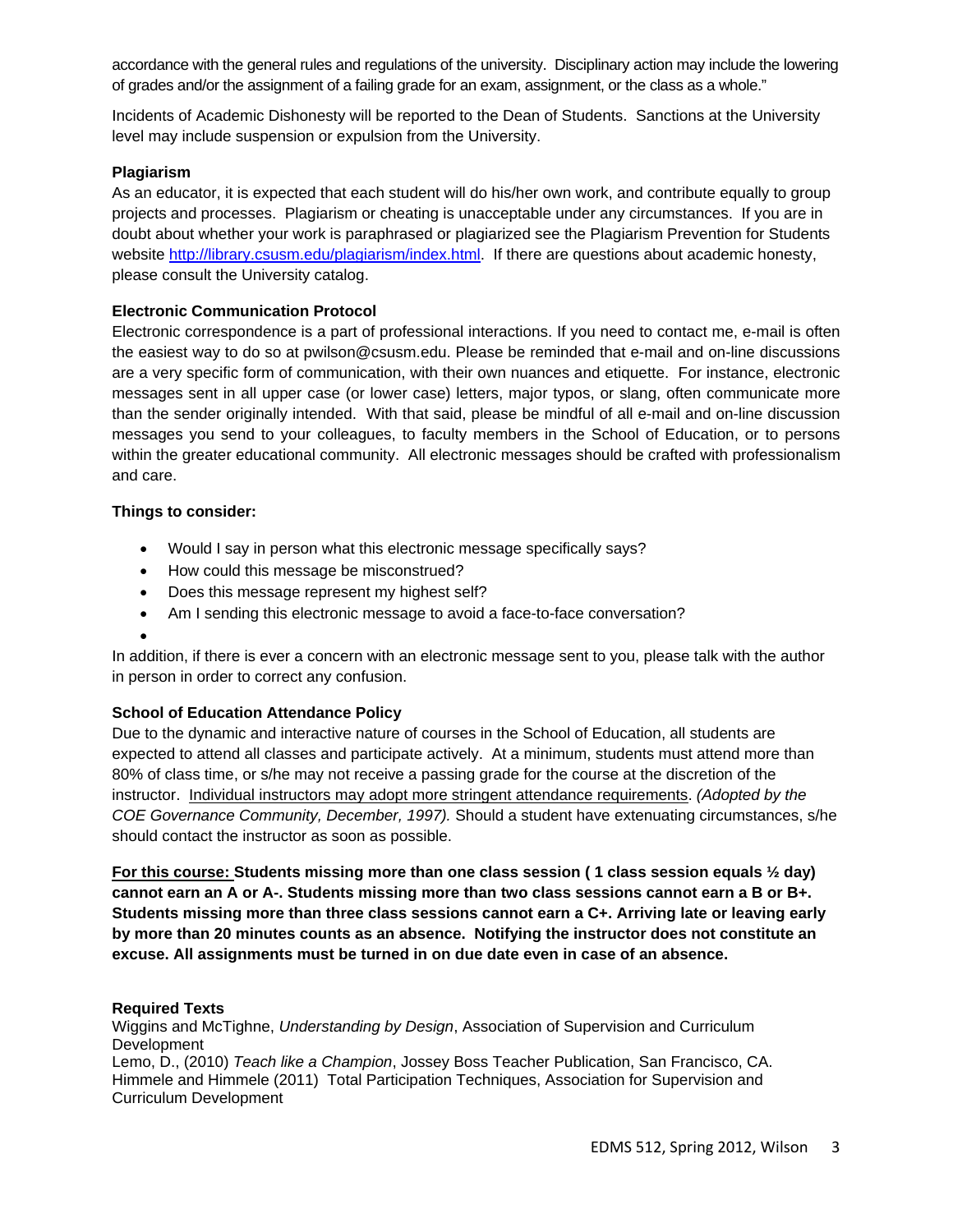#### **COURSE ASSIGNMENTS**

Students are expected to demonstrate competency in the use of various forms of technology (i.e. word processing, electronic mail, Moodle, use of the Internet, and/or multimedia presentations). Proofread and edit word-processed assignments prior to submission. Hand-written work is not accepted. Assignments are written in Times, size12 font, and are double-spaced. Ensure the text is error-free (grammar, spelling), and ideas are logically and concisely presented.

*Too many punctuation, grammar, and/or spelling errors WILL result in a reduction of the assignment's grade.* **All citations, where appropriate, use American Psychological Association (APA) format.** 

| <b>Assignment</b>                       | <b>Points</b><br><b>Possible</b> |
|-----------------------------------------|----------------------------------|
| Presentation                            | 15                               |
| Year Long Plan                          | 15                               |
| Month Long Plan                         | 15                               |
| <b>IEP Best Practices</b>               | 15                               |
| <b>Reflections and Responses</b>        | 20                               |
| <b>Community Service Project</b>        | 10                               |
| Professional Demeanor and Participation | 10                               |
| <b>Total Points</b>                     | 100                              |

#### **Grading Standards (Points)**

In order to earn a teaching credential from the state of California, you must maintain a B average (3.0 GPA) and cannot receive below a C+ in any course in your teacher education program.

|    | 93-100 | B+ | 87-89 | $C+$ | 77-79 |
|----|--------|----|-------|------|-------|
| А- | 90-92  | в  | 83-86 | C    | 73-76 |
|    |        | в- | 80-82 | $c-$ | 70-72 |

All students will come to prepared to class; readings and homework assignments are listed on the dates on which they are due.

All required work is expected to be on time. One grade level will be deducted for each class meeting for which it is late (e.g. and "A" assignment that is submitted one class session late will be marked down to a "B"). Unless prior instructor approval is secured, assignments will not be accepted three class sessions after which they are due. Exceptions will be handled on a case-by-case basis, as determined by the instructor.

It is expected that students will proofread and edit their assignments prior to submission. Students will ensure that the text is error-free (grammar, spelling), and ideas are logically and concisely presented. The assignment's grade will be negatively affected as a result of an oversight in this area. Each written assignment will be graded approximately 80% on content and context (detail, logic, synthesis of information, depth of analysis, etc), and 20% on mechanics (grammar, syntax, spelling, format, uniformity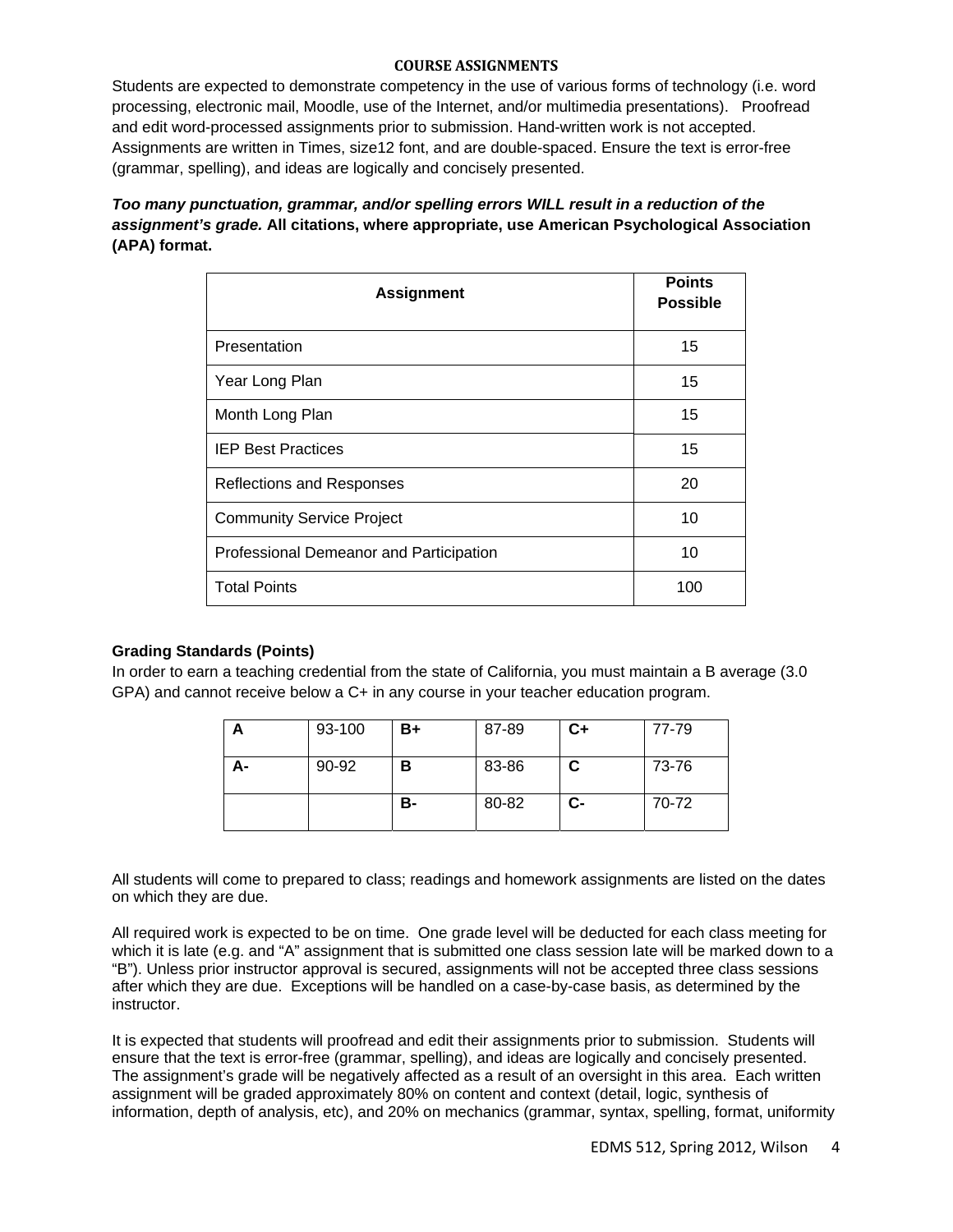9f citation, etc.). All citations, where appropriate, will use American Psychological Association (APA) format. Consult American Psychological Association (APA) Manual, 5<sup>th</sup> edition for citation guidance.

Grading will also include a component of "professional demeanor." Students will conduct themselves in ways that are generally expected of those who are entering the education profession. This includes but is not limited to:

- On-time arrival to all class sessions
- Advance preparation of readings and timely submission of assignments
- Respectful participation in all settings (whole, group, small group, in/outside of class)

## **ASSIGNMENTS**

#### **REFLECTIONS AND RESPONSES – 20 Points**

**Throughout** the course you will be required to submit reflections and responses based on readings and class discussions. Each reflection is worth 2 points and each response is worth 3 points. Further information will be given in class.

#### **PRESENTATION – 15 Points**

In partners or a small group you will sign up to facilitate a discussion based on a reading. You will prepare a 15-20 minute learning activity which teaches the information. The activity should engage the class and allow them to examine and apply the material in a meaningful way. You will find a guide for this presentation in Cougar Courses. You will need to turn in this completed guided after your presentation.

#### **YEAR LONG PLAN – 15 Points**

This assignment requires you to work with a team to develop a proposed year long plan. Your plan will cover all the appropriate learning standards for a selected grade level. Your final document will be a ten page plan for one academic year. The typed plan will be submitted through Cougar Courses. Be sure to follow the format given you by the instructor.

#### **MONTH LONG PLAN – 15 Points**

You will create a month long lesson plan. On the assigned day, bring the following materials in order to complete your assignment: school calendar from your CP II placement, a calendar grid or plan book, and PE and Health lesson plans.

#### **IEP INFORMATION AND BEST PRACTICES – 15 Points**

You will complete a form detailing the IEP practices in place at your CP II school. You will compare those practices to the ones you learned about in class. More information will be given in class and on Cougar Courses

#### **COMMUNITY SERVICE PROJECT – 10 Points**

As a class you will develop and implement a community service project. More details in class.

#### **PARTICIPATION & PROFESSIONAL DEMEANOR – 10 Points**

You will be graded on your classroom participation. It is expected that you will behave in a professional manner. This will require that you approach your instructor, school personnel and colleagues in a respectful manner that emphasizes problem solving. Your full attendance means you are not distracted by electronic equipment. As a rule, cell phones should be turned off or to the vibrate mode during class. Laptop computers are essential to the process of our learning; however it is expected that all students will avoid recreational use of computers during class ad that laptops will be put away at the request of the instructor. Of course, participation includes the extent to which you participate in class discussions, how you interact with colleagues, and submit assignments on time